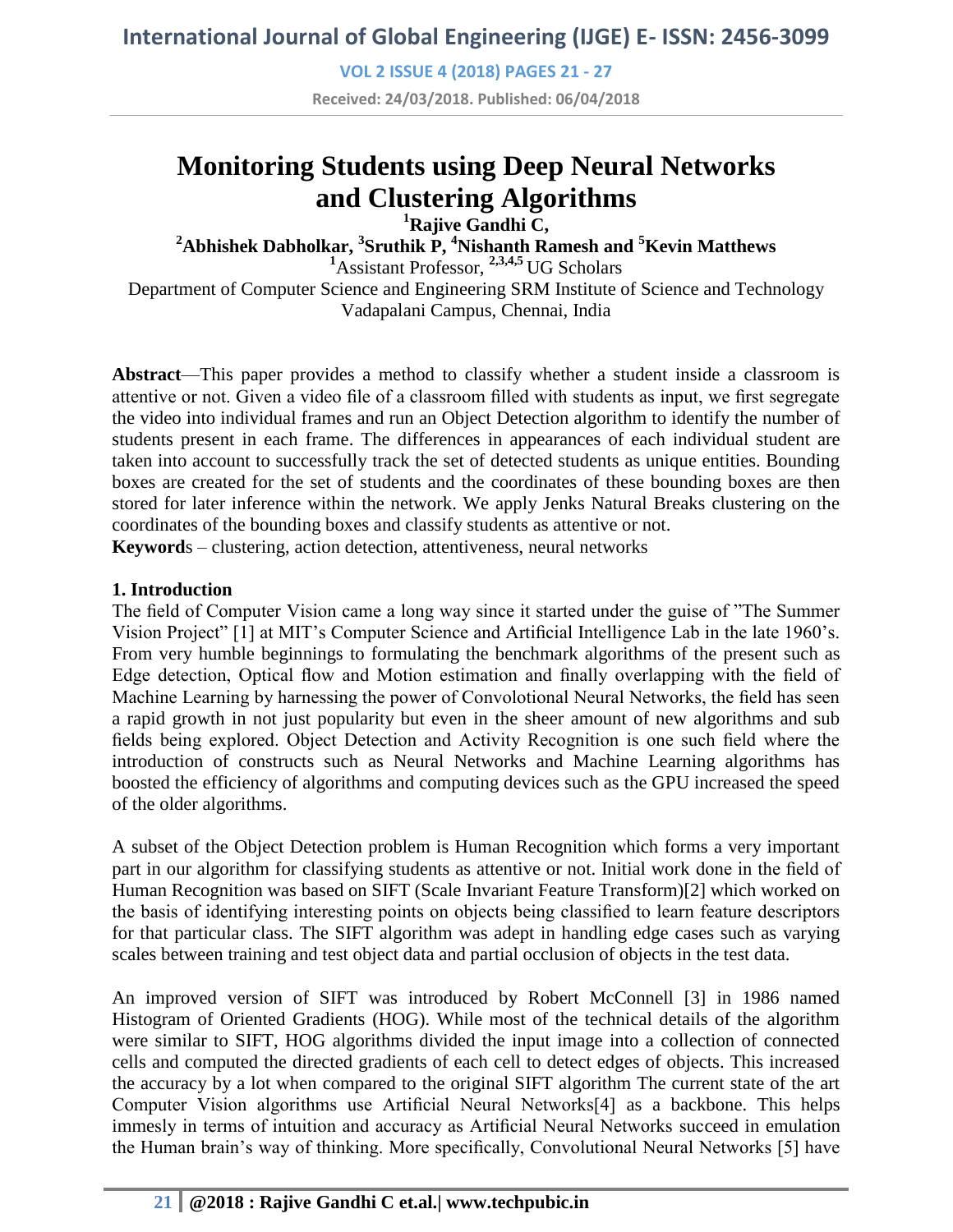**VOL 2 ISSUE 4 (2018) PAGES 21 - 27**

**Received: 24/03/2018. Published: 06/04/2018**

been desiged specifically to tackle the overlapping fields of Machine Learning and Computer Vision.

### **1.1. Goals of the project**

The purpose of this project is to apply a combination of Convolutional Neural networks and clustering algorithms to classify whether students in a classroom are paying attention to the teacher. Monitoring of students has always been a problem for teachers because of the sheer disproportion in the student to teacher ratio. Handling and observing multiple students while taking class simultaneously is a chore and we aim on reducing the stress on teachers by automating the process of monitoring students.

#### **2. Defining Attentiveness**

The notion of a person being attentive or paying attention is vague. People paying attention to a particular task at hand show some signs that can be inferred as signs of concentrating or paying attention. But these signs vary depending on the task at hand. A carpenter's attentiveness might be quantized into a few parameters which include the relative stillness of his eyes, a repeated pattern in the movement of his hands etc while a driver's signs of attention might be a lack of change in the spatial position of his/her body. Since our usecase pertains to the situation of students present inside a classroom or an exam hall, we will be limiting our definition of attentiveness and its related characteristics to such a scenario.



The algorithm will consider two base situations where it can be applied : A classroom and an examination hall. Inside a classroom, a student paying attention will exhibit a pattern of movements. These patterns may include activites such as moving the neck vertically to glance at the teacher and at the table. All such activites can be translated into a collection of coordinates that vary over time in a restricted space. We deploy clustering algorithms to detect such class of activities based on the movement pattern and classify based on the number of clusters detected and the relative variance between the collected coordinates.

#### **3. Methodology**

The algorithm we propose will use the output of various modules such as Object Detection and tracking systems coupled with Jenks Natural Breaks clustering algorithm in order to classify whether a particular student is attentive in the class.

## **3.1. Algorithm Pipeline**

We use a set of modules to help the achieval of our goals. The first module is the Object Detection module which takes care of recognizing a set of objects in a given frame. We use the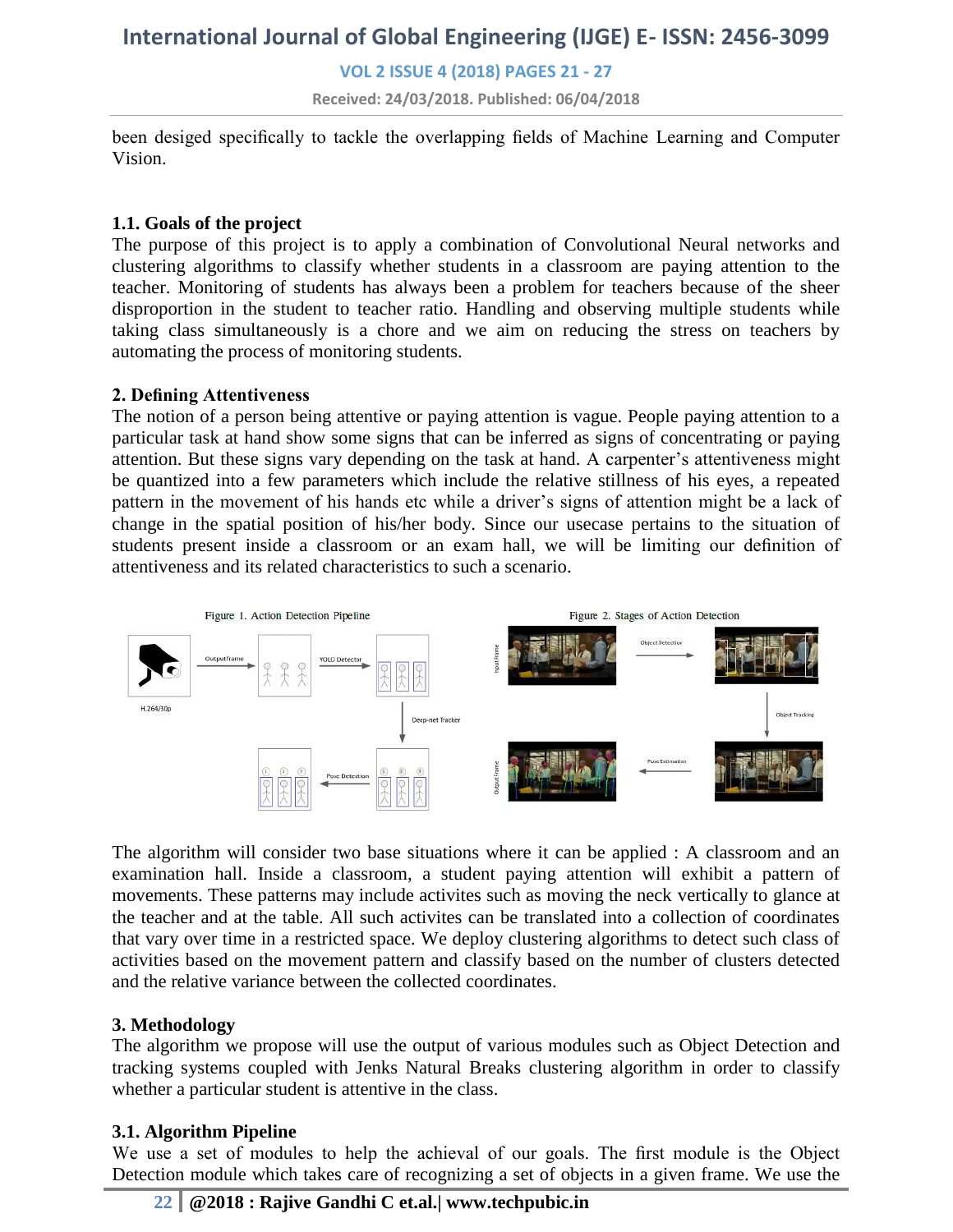**VOL 2 ISSUE 4 (2018) PAGES 21 - 27**

**Received: 24/03/2018. Published: 06/04/2018**

darknet Neural Network framework combined with YOLO [7] model store cognize people in a given frame. The second module is the tracking of distinct people. This module takes care of identifying unique people in the frame, assigning them a number and keeping a track of them throughout the lifetime of the context. The final module is the Pose detector which is concerned with tracking the pose and movements of the previously tracked people. We focus mainly on hand and spatial movements to keep track of a person's attentiveness.

## **3.2. Pipeline Stages**

**3.2.1. Object Detection Stage.** The first stage involves applying object detection algorithms on the frames captured by a camera. We chose YOLO (You only look once) Object detection as it is fast and accurate. The model was trained on the PASCAL VOC datset. An advantage of YOLO was its ability to detect objects based on the global context of the image unlike other methods such as R-CNN (Regional Convolutional Neural Networks) [8]. The image is first divided into a 5∗5 grid which gives rise to a number of cells. If an object's center falls into one of these cells, it is the responsibility of that particular grid cell to detect the object. In a similar fashion, each and every grid cell predicts a number of objects and gives out confidence scores for all the classes they've predicted. These scores convey the relative confidence of an object belonging to that particular class and also whether the object is present at that particular grid cell The Neural Network model used to implement YOLO is a variant of Google's LeNet [9] containing 24 CONV layers with 2 Fully Connected layers at the end. Max pooling is done between successive convolution layers to reduce the resolutionoftheimagesandfocusonmorefinegraindetails. The convolution layers are pretrained on ImageNet's classes using the Darknet framework and for the error function we use Residual Sum of squares.

$$
RSS = \sum_{i=1}^{n} (y_i - f(x_i))^2
$$

Once predicted, bouding boxes are drawn to enclose the objects. For the purpose of detecting human beings only, the other classes are disabled and YOLO is forced to draw bounding boxes for objects that classify humans only. Along with the bounding boxes we get the (x,y) coordinates of the box with respect to the screen space coordinates.

**3.2.2. Object Tracking Stage.** The next stage deals with tracking the objects detected in the previous stage. In our case, the objects are just people and we use a SORT (Simple Online Realtime Tracking) [10] algorithm to track individual people.

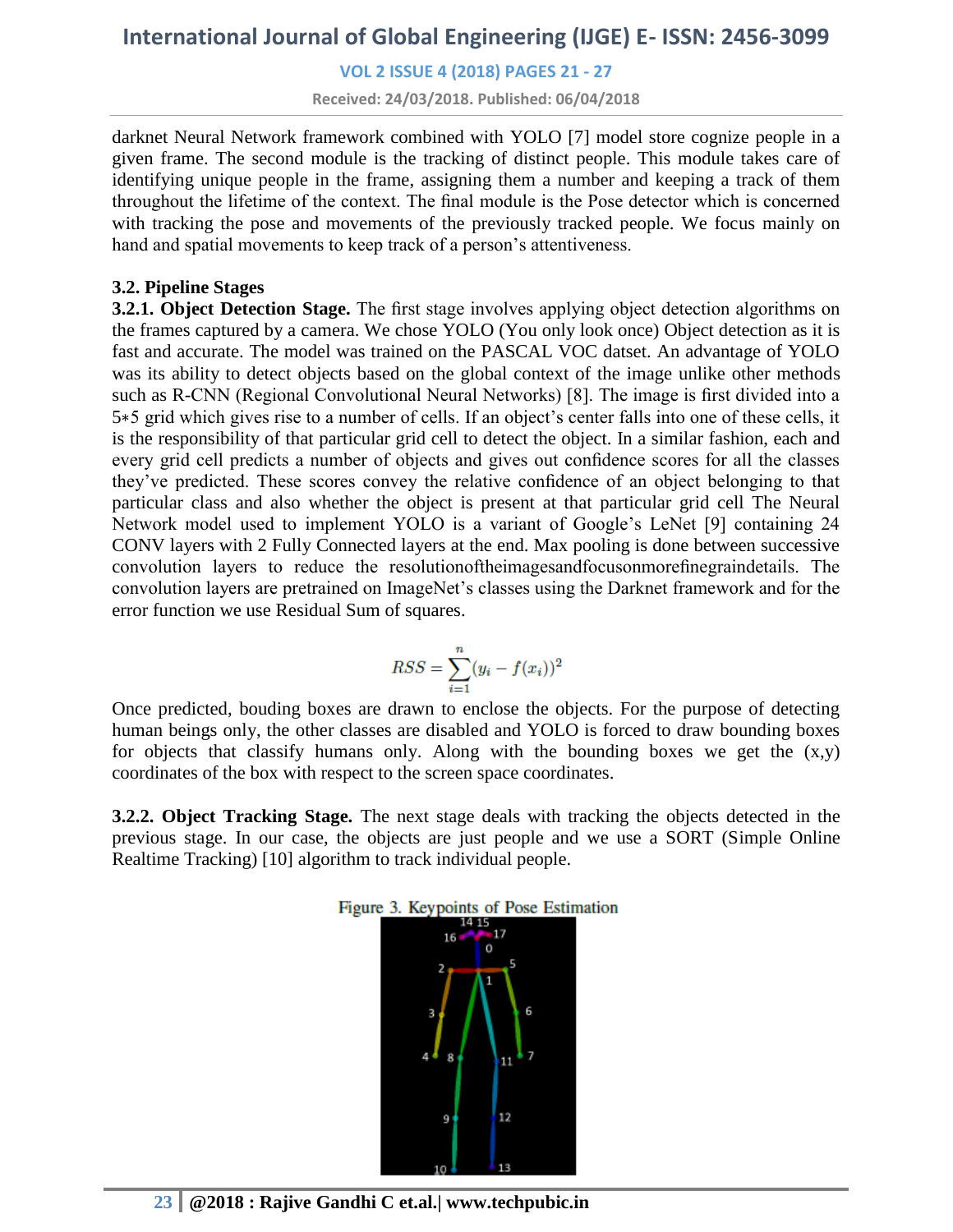## **VOL 2 ISSUE 4 (2018) PAGES 21 - 27**

**Received: 24/03/2018. Published: 06/04/2018**

More specifically, we use a SORT algorithm with a deep association metric colloquially named Deep Sort [11] which integrates the appearance information of people to get more accurate results. The algorithm works on the principle of Linear Quadratic Estimation which uses values measured over time to perform analysis and predicts estimates of unknown variables. The results are more accurate by estimating a joint probability distribution over the unknown variables for each frame across the timeframe There are two steps to Linear Quadratic Estimation - Step 1 is the prediction step where the algorithm first predicts the estimates for the state variables over a given frame. It then does the same for the next frame in the batch and using the results obtained in the later frame, it updates the older estimates by using a weighted average. Using Linear Quadratic Estimation in SORT algorithms promises real time performance and high accuracy, both parameters which are needed for real time monitoring of students. Each person once tracked is still under consideration even if we are unable to track him but once a person can't be tracked for a consecutive number of frames, it is assumed that the person has left the context.

#### **3.2.3. Pose Estimation Stage.**

To identify the 2D pose of multiple people present in a frame we use the Open Pose set of tools released by CMU. Open Pose uses Part Affinity Fields [12] that help learn parts of body and associate them with the image. PAFs are a group of 2D vectors that encode the location of various joints of the human body over the context of the image. A split convolution neural network predicts a set of feature maps of the body parts and the part affinity vector fields present in a given image. Both the outputs are then parsed using greedy interference to output 2D keypoint data for every person detected in the video. An L2 loss function is used for both the branches of the CNN. Using Pose Estimation we are able to receive JSON data of the coordinates of the various joints present in people. More specifically, the data is formatted as :  $[x_1,y_1,c_1,x_2,y_2,c_2,...]$  where  $x_1,y_1$  are the coordinates of the particular pose keypoint with respect to the image size coordinates and c1 is the confidence parameter of the resspective pose keypoint.

#### Figure 4. Scatter plot of Attentive Student recorded over 300 frames

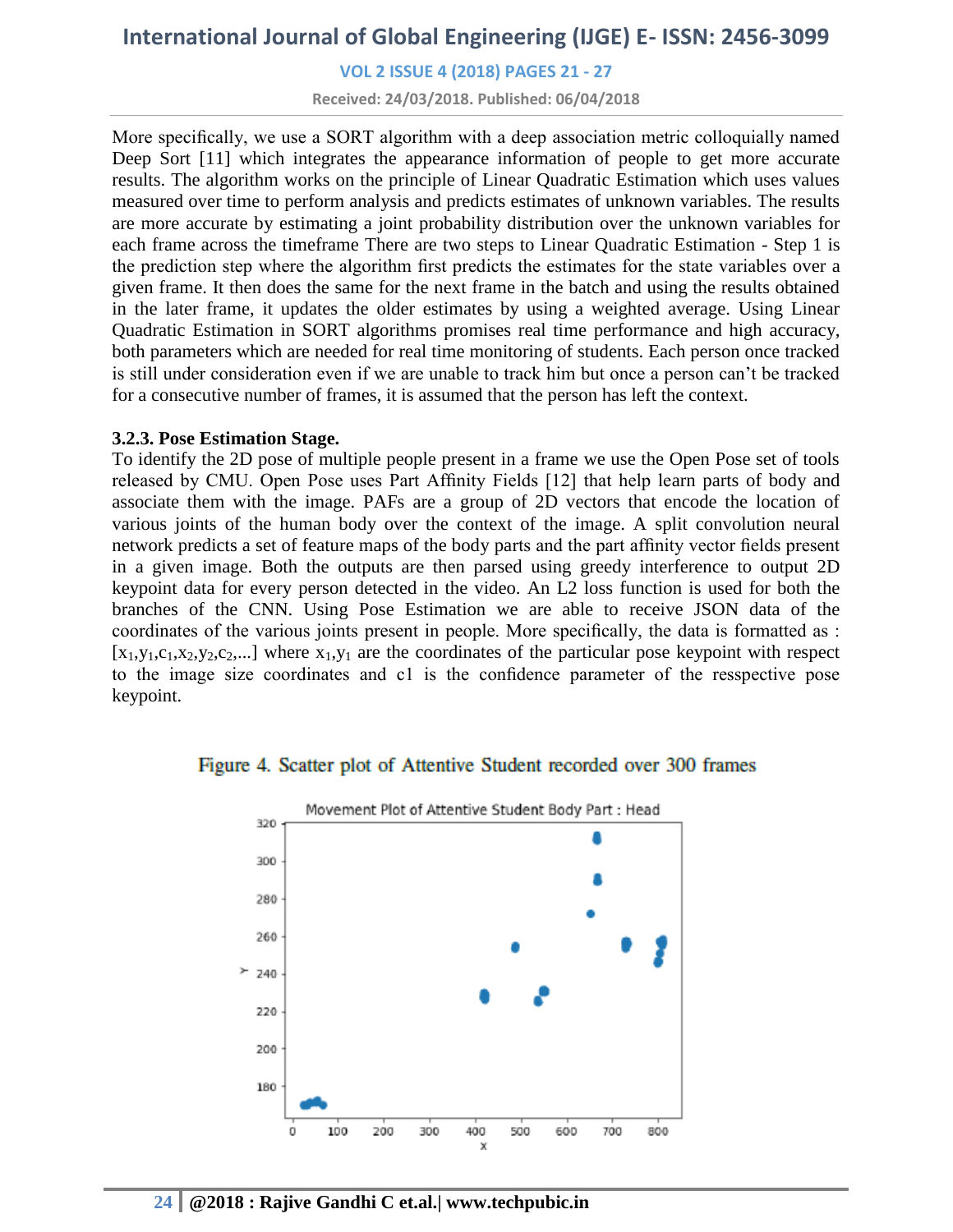**VOL 2 ISSUE 4 (2018) PAGES 21 - 27**

**Received: 24/03/2018. Published: 06/04/2018**



#### Figure 5. Plot of Attentive Student clustered via Jenks Natural Breaks

#### **3.3. Classifying based on the Pose**

After running the pose estimation, the output will contain x and y coordinates for each of the 18 keypoints. We mainly focus on the keypoints that refer to a persons head, neck and shoulders as those are the most important and used elements of a human body during a class. We plot a scatter graph of all the acquired data for each person and it becomes apparent that the people who are paying attention have a pattern of movements. Each of the patterns are clustered into specific regions that can be related to the student's activities performed during a class. Actions such as moving the neck to have a better look at the board result in the neck's keypoint moving in a specific pattern and this is repeated whenever the student performs the activity and forms a specfic pattern in the plot. An unattentive student's coordinate plot will have a lot of variation in the patterns of his movements and there will be numerous number of hotspots present in the scatter plot. To classfiy, we first collate the coordinates of a keypoint collected over a number of frames and sort them in ascending order. We then apply the Jenks Natural Breaks clustering algorithm to cluster the various coordinates collected. Since these coordinates represent the screen space coordinates, a person sitting closed to the camera will have different coordinates when compared to another person sitting far away even if both of them are attentive.

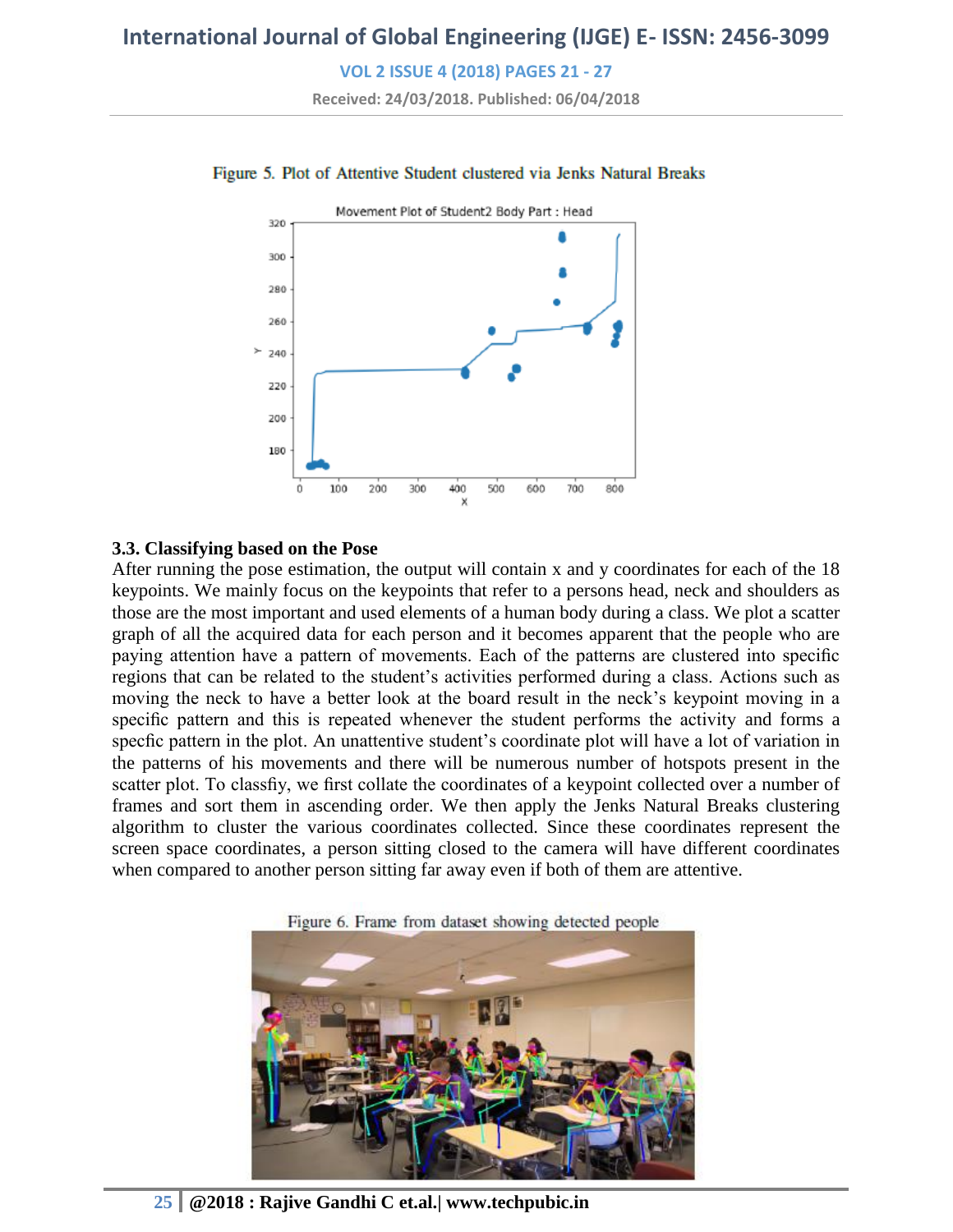## **VOL 2 ISSUE 4 (2018) PAGES 21 - 27**

**Received: 24/03/2018. Published: 06/04/2018**

So it is important we consider each group of coordinates as independent entities. The reasoning behind choosing Jenks Natural Breaks algorithm was that the data we were using was One Dimensional (Seperate x and y data) unlike other multidimensional clustering algorithms such as k-means algorithm. We finally classify the students based on their attentiveness depending on the number of clusters found and the standard deviation across each cluster.

#### **4. Results**

Totesttheproposedalgorithmweacquireddatasetsfrom online YouTube videos that contained static footage of a class being held inside a classroom. The dataset collected was split into three smaller datasets each varying in duration to test the accuracy of the proposed methodology[13]. The object detection module was able to successfully detect students present closer to the camera and had worse luck in identifying students sitting in the last few rows. Overall out of 20 students, we were able to detect 15 resulting in an accuracy of 75%

#### **5. Benchmarks**

| <b>Benchmarks</b> |                 |               |
|-------------------|-----------------|---------------|
| Device            | Number<br>of    | Frames<br>per |
|                   | <b>Students</b> | second        |
| <b>CPU</b>        |                 | 2 FPS         |
|                   | 10              | 0.1 FPS       |
| <b>GPU</b>        |                 | <b>30 FPS</b> |
|                   | 10              | <b>10 FPS</b> |

The CPU used was an AMD Ryzen 5 1600 running at 3.8 GHz and the GPU was an Nvidia GTX 1060 6GB. The machine learning backend was Caffe with OpenBLAS as its BLAS library

#### **6. Conclusion**

A system to monitor students inside a classroom in order to track their attentiveness is proposed and presented in this paper. The accuracy of the system is calculated and estimated to be around 75%